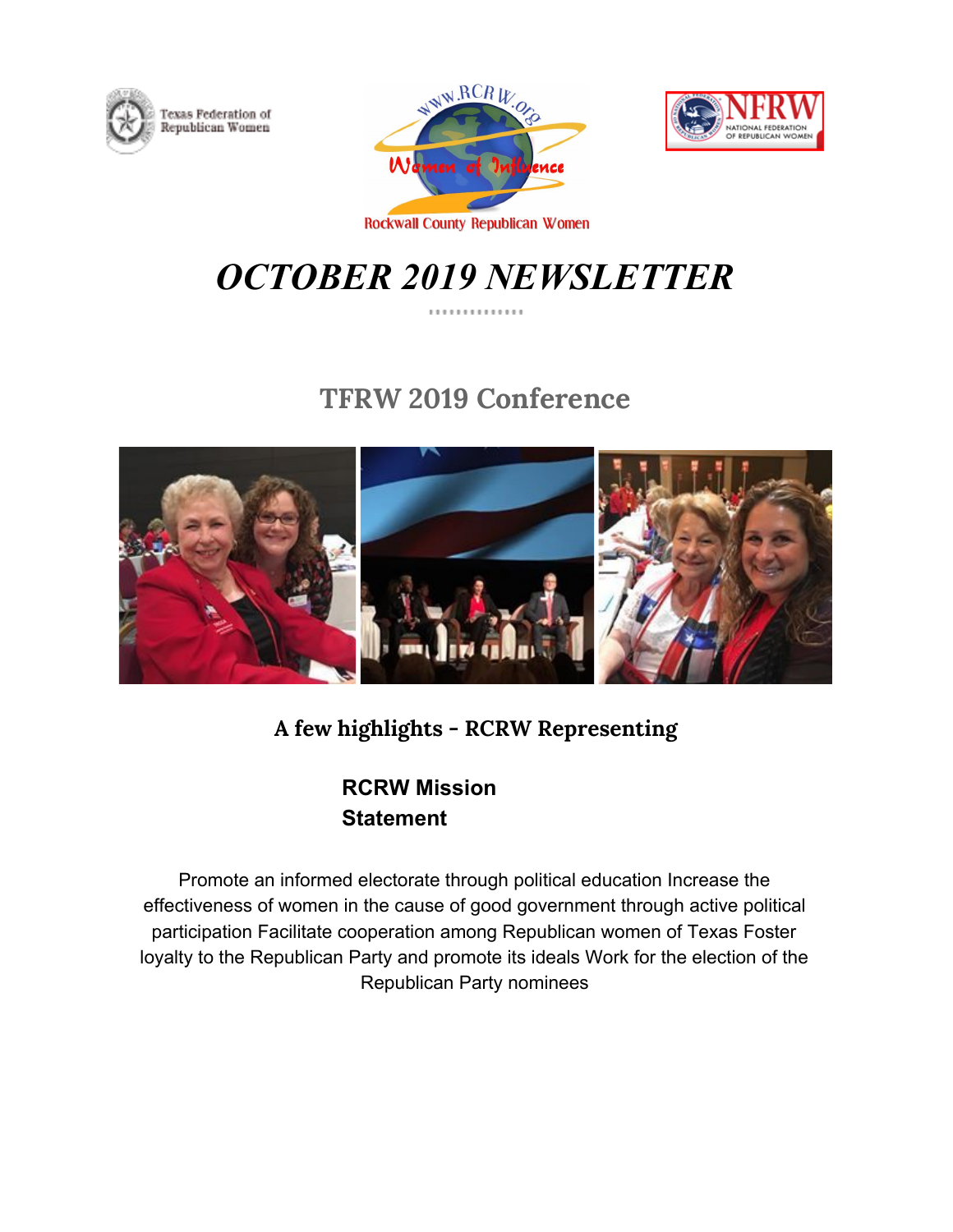

### Happy Fall!

We are just weeks away from our November 5, 2019 election on Constitutional Amendments and the kick-off to the 2020 elections. This year we have been focused on strengthening our core. As a club, we have grown in membership and attendance at meetings and events, rededicated ourselves to our mission and have become more present in our community. Soon we will all have to do more. From the Presidential election down to our local elections, every Republican is going to need our prayers and support, not just in Rockwall County, but throughout our State and our Country. As we all know if our Country loses Texas, or if

we do not keep a majority in our Texas Senate and House we will forever be transformed.

This declaration was echoed at last week's TFRW Convention by almost all the speakers. However, what I found most interesting was that Ken Starr, Allen West and John Solomon each spoke about not just loving and honoring our Constitution, but knowing our Constitution. Not just loving our country, but knowing our country's history. We need to ask ourselves how did the Democrats come into our community so easily?

Ladies, get ready, we are going to continue to be present, continue to do more and we will go outside our comfort zone, it is the only way to keep our county, state, and country red.

*Tiffany L. Miller, RCRW President* 972-977-3321 [Tiff\\_miller@hotmail.com](mailto:Tiff_miller@hotmail.com)

### *PROGRAMS*



Next RCRW Meeting – October 14, 2019 Location – Harry Myers Community Center Time – 6:30 P.M. Kenda Culpepper, Rockwall County Criminal District Attorney

Culinary Offerings – Mexica Food If you are able to bring a dish please contact Pam Benedetto at 214-280-2088. Also, please bring a bag of candy.

*Anna Campbell, Vice President, Programs*

### **READ MORE ON OUR [WEBSITE](http://www.google.com/)**

### *MEMBERSHIP REPORT*



Our Membership Count as of September 30, 2019 is as follows: Active Members: 151 Associate Members: 64 Honorary Members: 3

Total Members: 218

*Deanna Tucker, Vice President of Membership*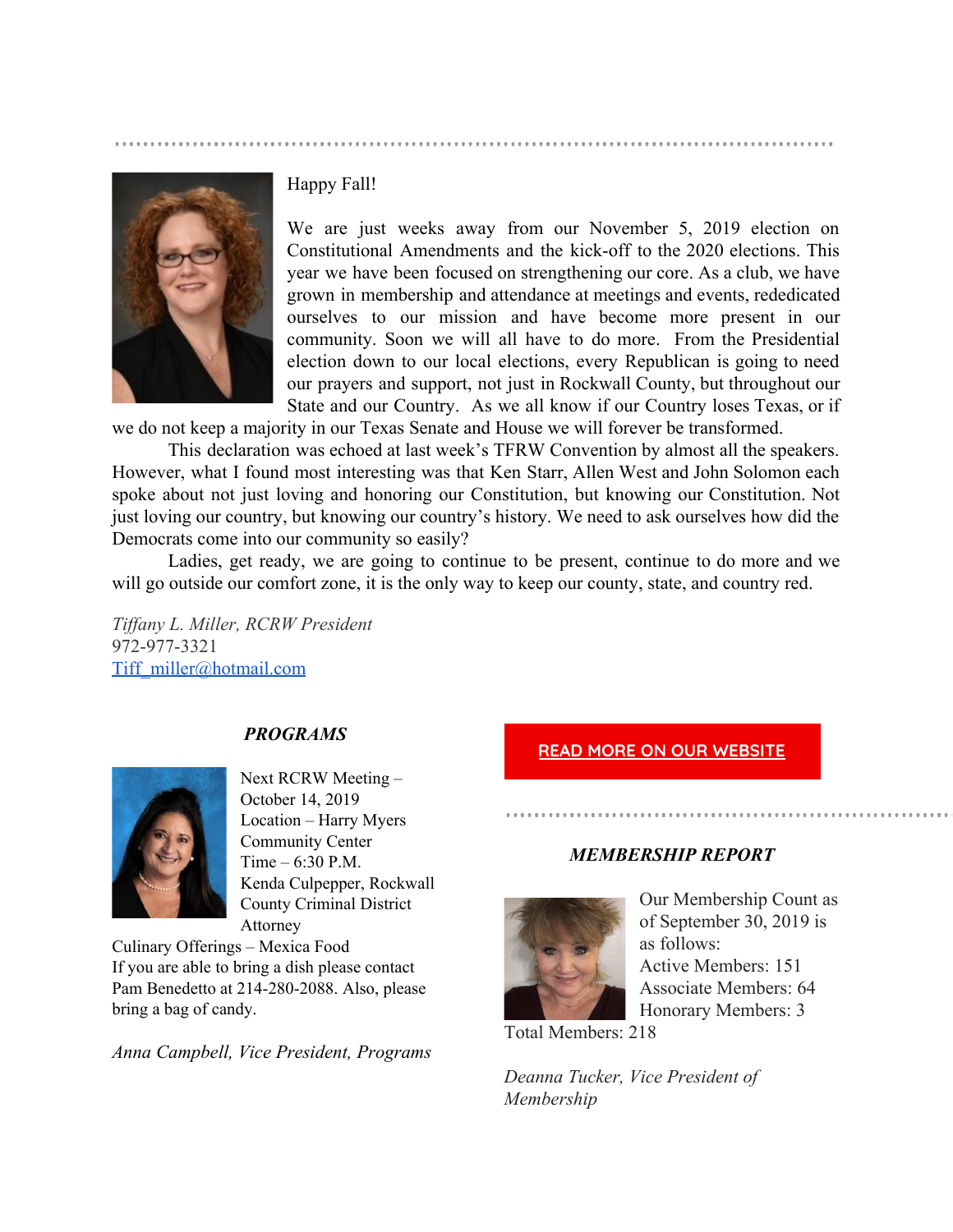## *TREASURER'S REPORT*



Ladies, thank you for your patience. I have now received all the payments from Eventbrite, our Square that we use for credit cards, and have applied all the payments and fees to each corresponding month. I will be submitting a revised May, June and July monthly Treasurer's Reports, as well as, August and September Treasurer's reports shortly.

*Frances White, Treasurer*

## *CAMPAIGNS*



### **PROPOSED CONSTITUTIONAL AMENDMENTS ON THE NOVEMBER 2019 BALLOT**

*Toni Felts, Vice President, Campaigns*

Early Voting for the upcoming November 5th Election will begin October 21st and end on November 1st. Locations for Early Voting and Election Day are posted on our website [www.RCRW.org](http://www.rcrw.org/)

*Voter's Guides for the Proposed Constitutional Amendments listed below will be provided at our General Meeting on Monday, October 14, 2019.*

### **Proposition 1 (HJR 72)**

"The constitutional amendment permitting a person to hold more than one office as a municipal judge at the same time."

### **Proposition 2 (SJR 79)**

"The constitutional amendment providing for the issuance of additional general obligation bonds by the Texas Water Development Board in an amount not to exceed \$200 million to provide financial assistance for the development of certain projects in economically distressed areas."

**Proposition 3 (HJR 34)**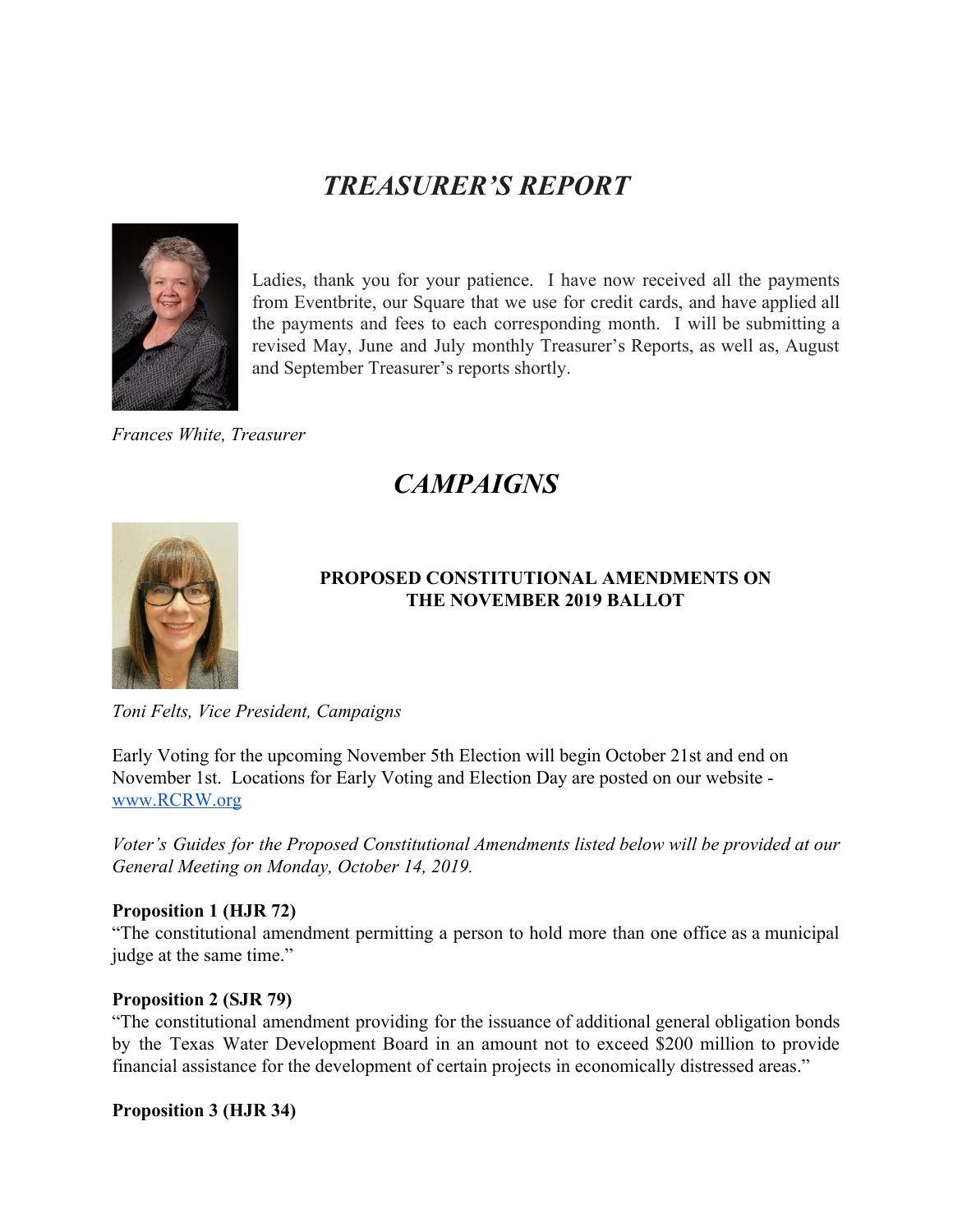"The constitutional amendment authorizing the legislature to provide for a temporary exemption from ad valorem taxation of a portion of the appraised value of certain property damaged by a disaster."

### **Proposition 4 (HJR 38)**

"The constitutional amendment prohibiting the imposition of an individual income tax, including a tax on an individual's share of partnership and unincorporated association income."

### **Proposition 5 (SJR 24)**

"The constitutional amendment dedicating the revenue received from the existing state sales and use taxes that are imposed on sporting goods to the Texas Parks and Wildlife Department and the Texas Historical Commission to protect Texas' natural areas, water quality, and history by acquiring, managing, and improving state and local parks and historic sites while not increasing the rate of the state sales and use taxes."

### **Proposition 6 (HJR 12)**

"The constitutional amendment authorizing the legislature to increase by \$3 billion the maximum bond amount authorized for the Cancer Prevention and Research Institute of Texas."

### **Proposition 7 (HJR 151)**

"The constitutional amendment allowing increased distributions to the available school fund."

### **Proposition 8 (HJR 4)**

"The constitutional amendment providing for the creation of: the flood infrastructure fund to assist in the financing of drainage, flood mitigation, and flood control projects."

### **Proposition 9 (HJR 95)**

"The constitutional amendment authorizing the legislature to exempt from ad valorem taxation precious metal held in a precious metal depository located in this state."

### **Proposition 10 (SJR 32)**

"The constitutional amendment to allow the transfer of a law enforcement animal to a qualified caretaker in certain circumstances."



# **Congratulations**

**Our very own Debra Harper was elected as TFRW Vice President of Bylaws at the TFRW Convention! We are so proud of you!!**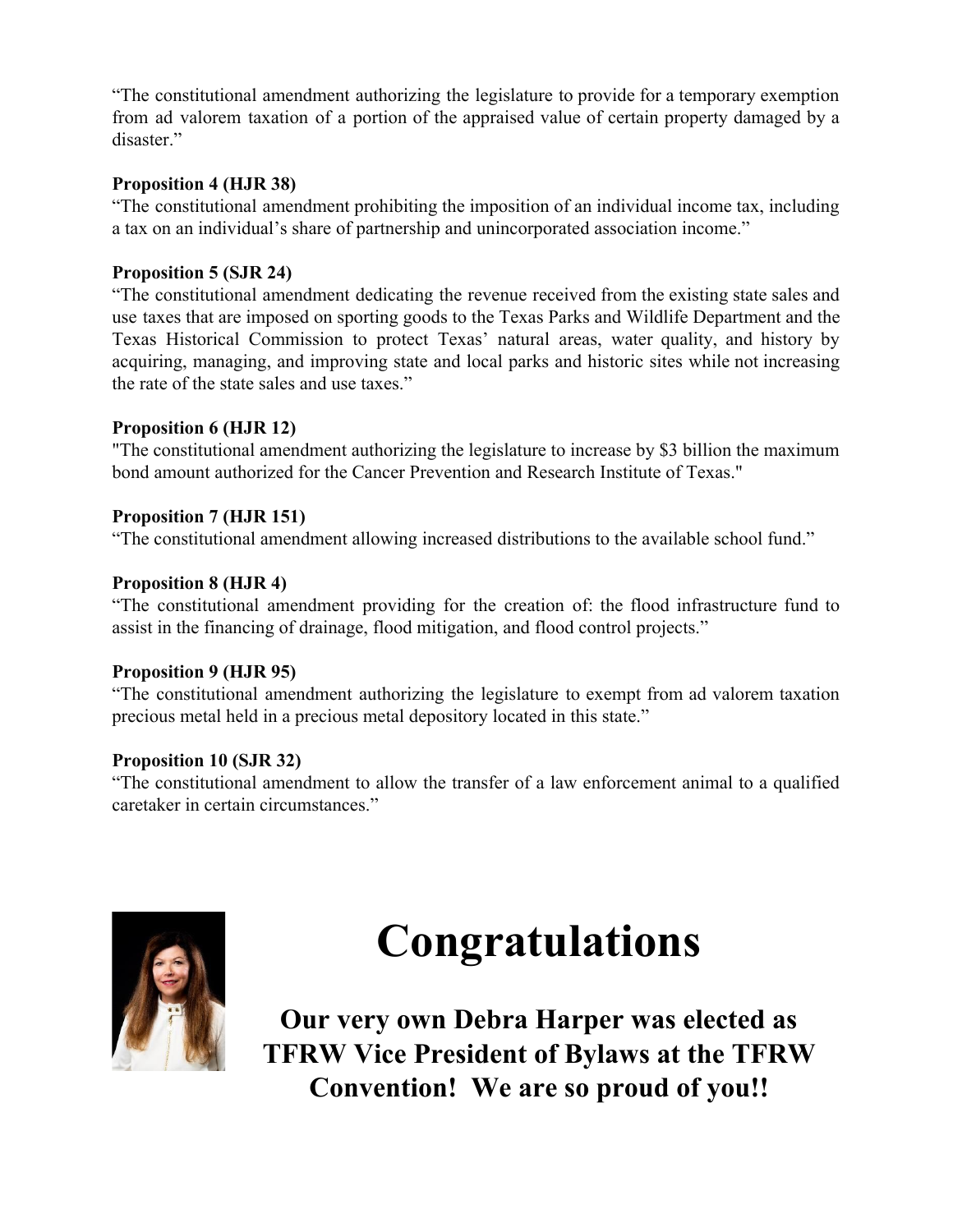## **RCRW SOCIAL TIME**



*Alma McClintock, Social Chair*

### *October is a busy month; I hope you can join us as we Celebrate and spread Red through our County!*

October 15<sup>th</sup>, Happy Hour at Luigi's Royse City - 6:00 p.m. - 8:00 p.m. Join us for a break from the day and enjoy your time with great friends.

October 26, 2019 Scare on the Square-3:00 p.m. – 6:00 p.m.

October 28, 2019 - Painting with a Purpose - Painting with a Twist in Rockwall - 7:00 p.m. -9:00 p.m. We are raising money to donate to Patriot Paws and will present the check at our November General Meeting. Sign up today - there are a few spaces available.

October 30, 2019 - Trick-or-Treat - Downtown Royse City - 6:00 p.m. - 8:00 p.m.

Save the Date: November Happy Hour, November 19, 2019 at The Roundabout (formerly The Londoner) - 6:00 p.m. -8:00 p.m.

Don't forget to follow us on Facebook and like and share our posts!

# TRFW 2019 Convention



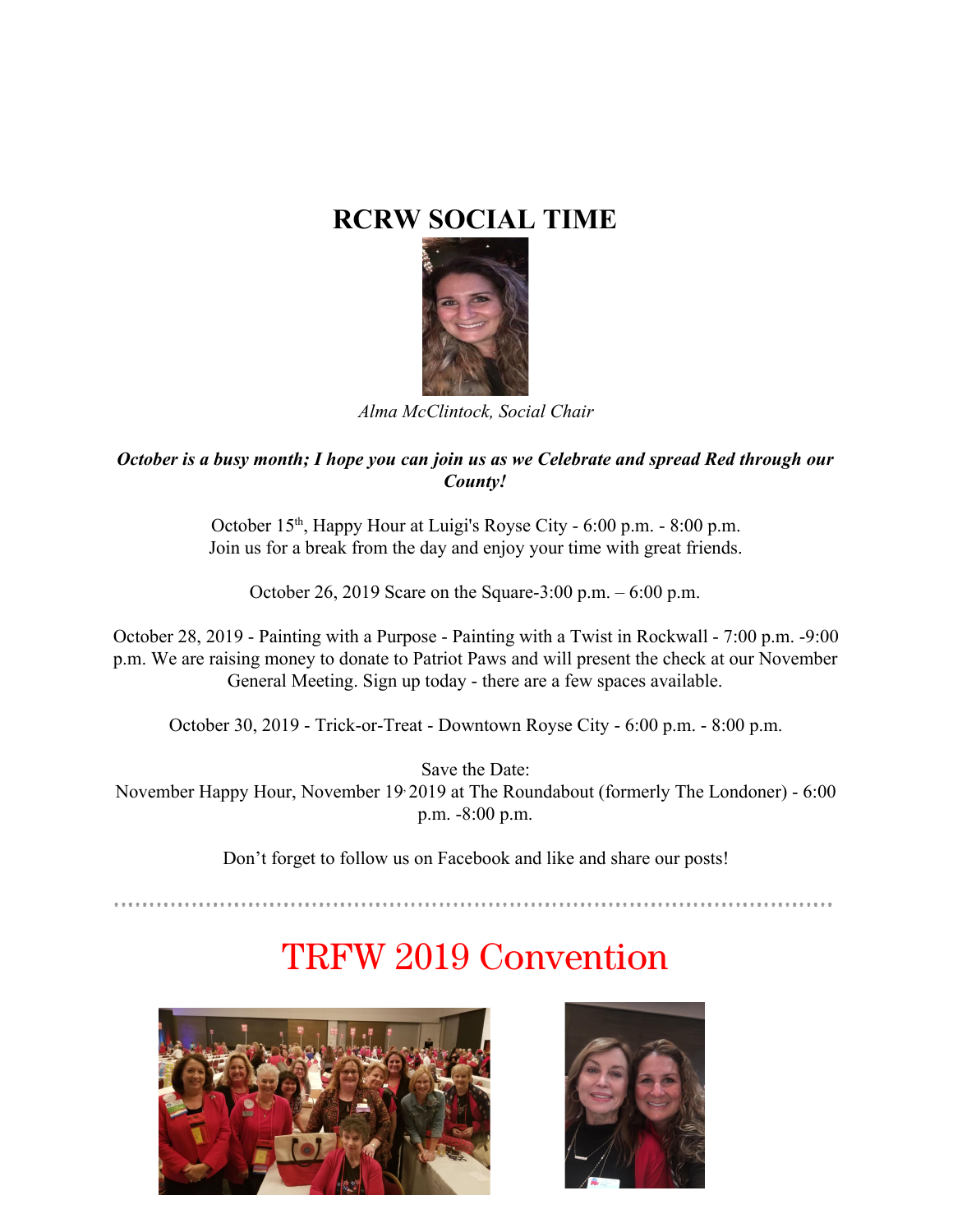# TFRW UPDATE Congratulations to our new board!



**The new TFRW Board**:

Glynis Chester, President Kit Whitehill, First Vice President Debra Harper, VP Bylaws Corrine Miklosh, VP Campaign Activities Jill Tate, VP Finance Robbi Hull, VP Legislation Zenia Warren, VP Membership Alice Melancon, VP Programs Marie Maggio, Secretary Susan Friedrich, Treasurer

## NFRW News **2020-2021 EXECUTIVE COMMITTEE ELECTED AT CONVENTION**



Posted: Sep 29, 2019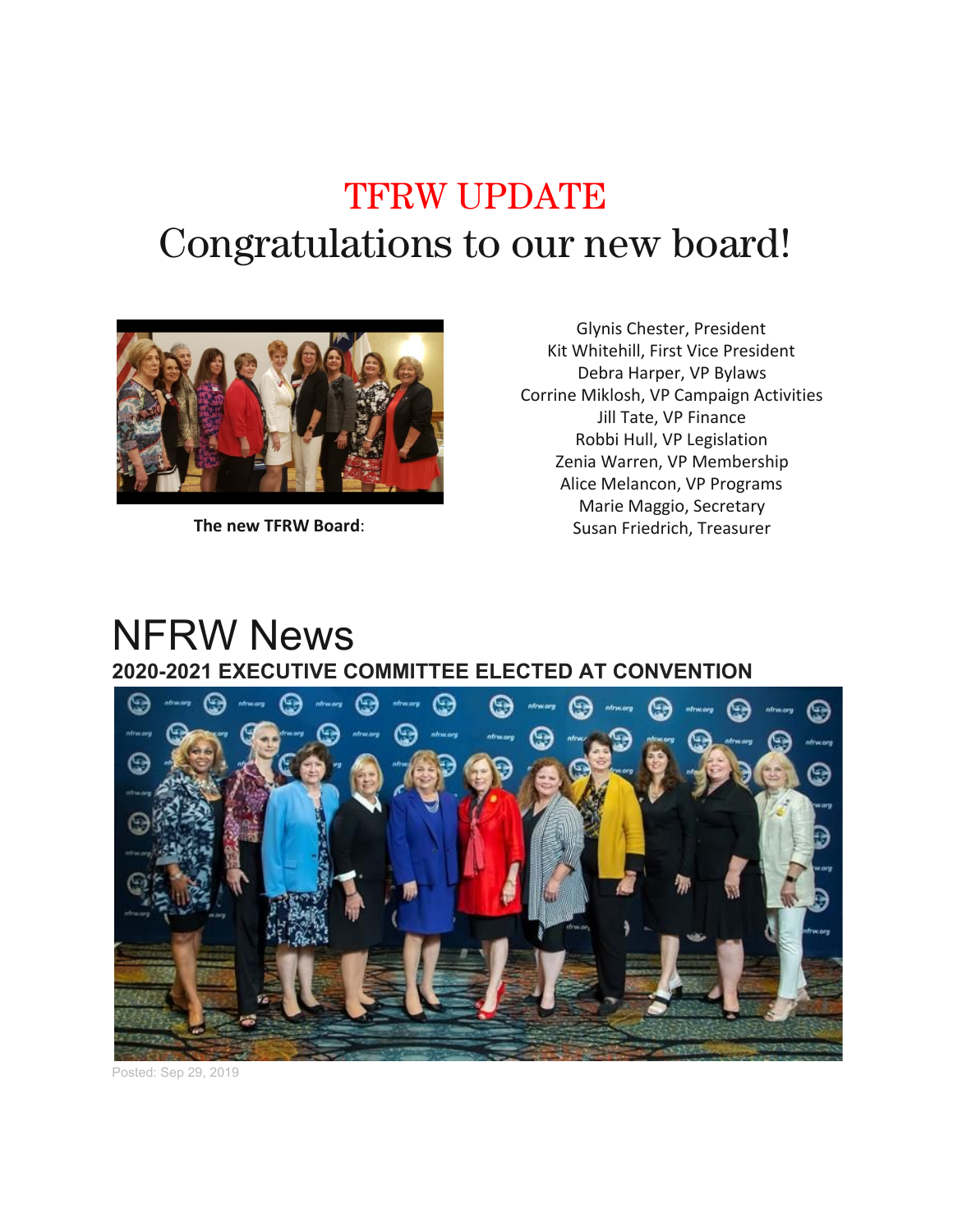Delegates to the 40th Biennial Convention made pivotal decisions as they elected the women who will lead the National Federation of Republican Women during the 2020-2021 biennium. The slated candidates drew no opposition and were elected by acclamation on Saturday, September 28.

They are:

- PRESIDENT: [Ann Schockett, New York](https://nam04.safelinks.protection.outlook.com/?url=http%3A%2F%2Fwww.nfrw.org%2Fconvention-indianapolis-schockett&data=02%7C01%7C%7C1425271704b24f2c00d308d7467b4450%7C84df9e7fe9f640afb435aaaaaaaaaaaa%7C1%7C0%7C637055367542248022&sdata=qZHUfe%2FM7utRNAp%2BtpOYcZVaRQvMSD8lp7bk43OejtA%3D&reserved=0)
- 1ST VICE PRESIDENT: [Eileen Sobjack, Washington](https://nam04.safelinks.protection.outlook.com/?url=http%3A%2F%2Fwww.nfrw.org%2Fconvention-indianapolis-sobjack&data=02%7C01%7C%7C1425271704b24f2c00d308d7467b4450%7C84df9e7fe9f640afb435aaaaaaaaaaaa%7C1%7C0%7C637055367542258027&sdata=qfjlqIlqQw4MB%2BM7r%2B1SGGoB4Ew0BAapVtAfkeklTU4%3D&reserved=0)
- 2ND VICE PRESIDENT: [Julie Harris, Arkansas](https://nam04.safelinks.protection.outlook.com/?url=http%3A%2F%2Fwww.nfrw.org%2Fconvention-indianapolis-harris&data=02%7C01%7C%7C1425271704b24f2c00d308d7467b4450%7C84df9e7fe9f640afb435aaaaaaaaaaaa%7C1%7C0%7C637055367542268032&sdata=TCeFnv39hCczwPjCwocPDDO4zPcfbzrOGHu9ofMkRe0%3D&reserved=0)
- 3RD VICE PRESIDENT: [Frances Taylor, Alabama](https://nam04.safelinks.protection.outlook.com/?url=http%3A%2F%2Fwww.nfrw.org%2Fconvention-indianapolis-taylor&data=02%7C01%7C%7C1425271704b24f2c00d308d7467b4450%7C84df9e7fe9f640afb435aaaaaaaaaaaa%7C1%7C0%7C637055367542278038&sdata=EeTVlXa2lylQ3J8suyapT9cNYwoe6I%2BPruuFew%2FsgvU%3D&reserved=0)
- 4TH VICE PRESIDENT: [Martha Jenkins, North Carolina](https://nam04.safelinks.protection.outlook.com/?url=http%3A%2F%2Fwww.nfrw.org%2Fconvention-indianapolis-jenkins&data=02%7C01%7C%7C1425271704b24f2c00d308d7467b4450%7C84df9e7fe9f640afb435aaaaaaaaaaaa%7C1%7C0%7C637055367542288037&sdata=%2FDIVuD1HE%2F3ddeaJT3FbxjLuBCP9xNbes4UgJQhdGSM%3D&reserved=0)
- SECRETARY: [Vanessa LaFranco, New Jersey](https://nam04.safelinks.protection.outlook.com/?url=http%3A%2F%2Fwww.nfrw.org%2Fconvention-indianapolis-lafranco&data=02%7C01%7C%7C1425271704b24f2c00d308d7467b4450%7C84df9e7fe9f640afb435aaaaaaaaaaaa%7C1%7C0%7C637055367542298054&sdata=4V%2Bo%2FIfD7bHl2dukb2pV7NCWXNLH7miZZCmzVT4oO7A%3D&reserved=0)
- TREASURER: [Michelle Buckwalter-Schurman, Illinois](https://nam04.safelinks.protection.outlook.com/?url=http%3A%2F%2Fwww.nfrw.org%2Fconvention-indianapolis-buckwalter-schurman&data=02%7C01%7C%7C1425271704b24f2c00d308d7467b4450%7C84df9e7fe9f640afb435aaaaaaaaaaaa%7C1%7C0%7C637055367542308053&sdata=7h7zbhmGzxsDQnl6omKk1pwD0bpeTx5nQA5p2Q9fvVY%3D&reserved=0)

Following the convention, the Board of Directors elected Members-at-Large to the Executive Committee. They are Suzanne Heinzmann, Indiana; Linda Lee Tarver, Michigan; and, Beverly Owensby, South Carolina.

Rounding out the 2020-2021 Executive Committee is Jody [Rushton](https://nam04.safelinks.protection.outlook.com/?url=http%3A%2F%2Fwww.nfrw.org%2Frushton&data=02%7C01%7C%7C1425271704b24f2c00d308d7467b4450%7C84df9e7fe9f640afb435aaaaaaaaaaaa%7C1%7C0%7C637055367542318059&sdata=MTzAsgObG3hXKidedg0STFPeLBwpV1ymjm%2BMPyTIdVE%3D&reserved=0) of Texas, who will serve as immediate past president.

The incoming Executive Committee takes office on January 1, 2020.

PHOTO: The NFRW Executive Committee for 2020-2021 is (1 to r) Linda Lee Tarver, member-at-large, Michigan; Vanessa LaFranco, secretary, New Jersey; Martha Jenkins, 4th VP, North Carolina; Eileen Sobjack, 1st VP, Washington; Ann Schockett, president, New York; Jody Rushton, immediate past president, Texas; Julie Harris, 2nd VP, Arkansas; Frances Taylor, 3rd VP, Alabama; Suzanne Heinzmann, member-at-large, Indiana; Michelle Buckwalter-Schurman, treasurer, Illinois; and Beverly Owensby, member-at-large, South Carolina.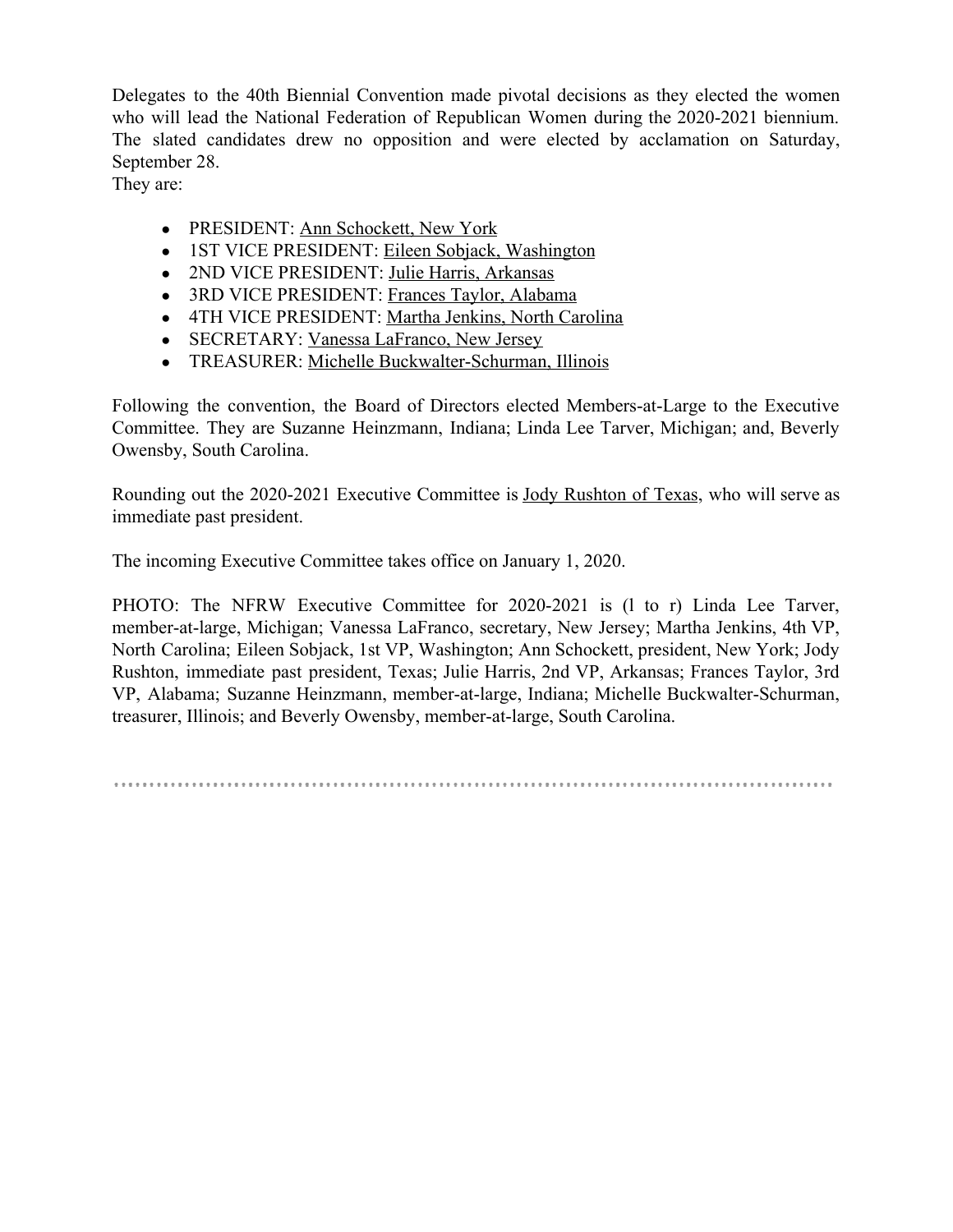



### **SREC UPDATE!**

### **SREC Passes Second Amendment Resolutions**

**AUSTIN, TX -** The State Republican Executive Committee meeting of the Republican Party of Texas passed three resolutions which underscore the Constitutional right of individuals to keep and bear arms - Urging Texans to Use Caution Concerning TAPS, Second and Fourth Amendment Resolution Against Red Flag and Enhanced Background Checks, Resolutions Urging Support of the Republican Party of Texas Platform Planks Related to the Right to Keep and Bear Arms.

### **Republican Party of Texas Chairman James Dickey** commented:

"The Republican Party of Texas stands firmly on the Planks of our Platform addressing the Second Amendment as duly voted upon by our grassroots - our convention delegates. These planks and RPT's support was underscored at the recent State Republican Executive Committee meeting with three resolutions passed to that effect. The Democrats will stop at nothing to encroach on our freedoms and we will stand for our Constitution every step of the way."

The resolutions passed read as follows:

### [Urging Texans to Use Caution Concerning TAPS:](https://texasgop.createsend1.com/t/j-l-clihydk-jydrlitjti-r/)

"THEREFORE, BE IT RESOLVED that the Republican Party of Texas urges our state lawmakers to apply proportionate scrutiny to all criminal-related deaths; and

BE IT FURTHER RESOLVED that the Republican Party of Texas directs lawmakers to hold fast to the inalienable rights guaranteed by the United States and Texas Constitutions; and

BE IT FURTHER RESOLVED that a copy of this resolution be sent to Governor Abbott, Lieutenant Governor Patrick, Attorney General Paxton, all Texas legislators, and the Texas Congressional delegation."

Second and Fourth [Amendment](https://texasgop.createsend1.com/t/j-l-clihydk-jydrlitjti-y/) Resolution Against Red Flag and Enhanced Background [Checks:](https://texasgop.createsend1.com/t/j-l-clihydk-jydrlitjti-y/)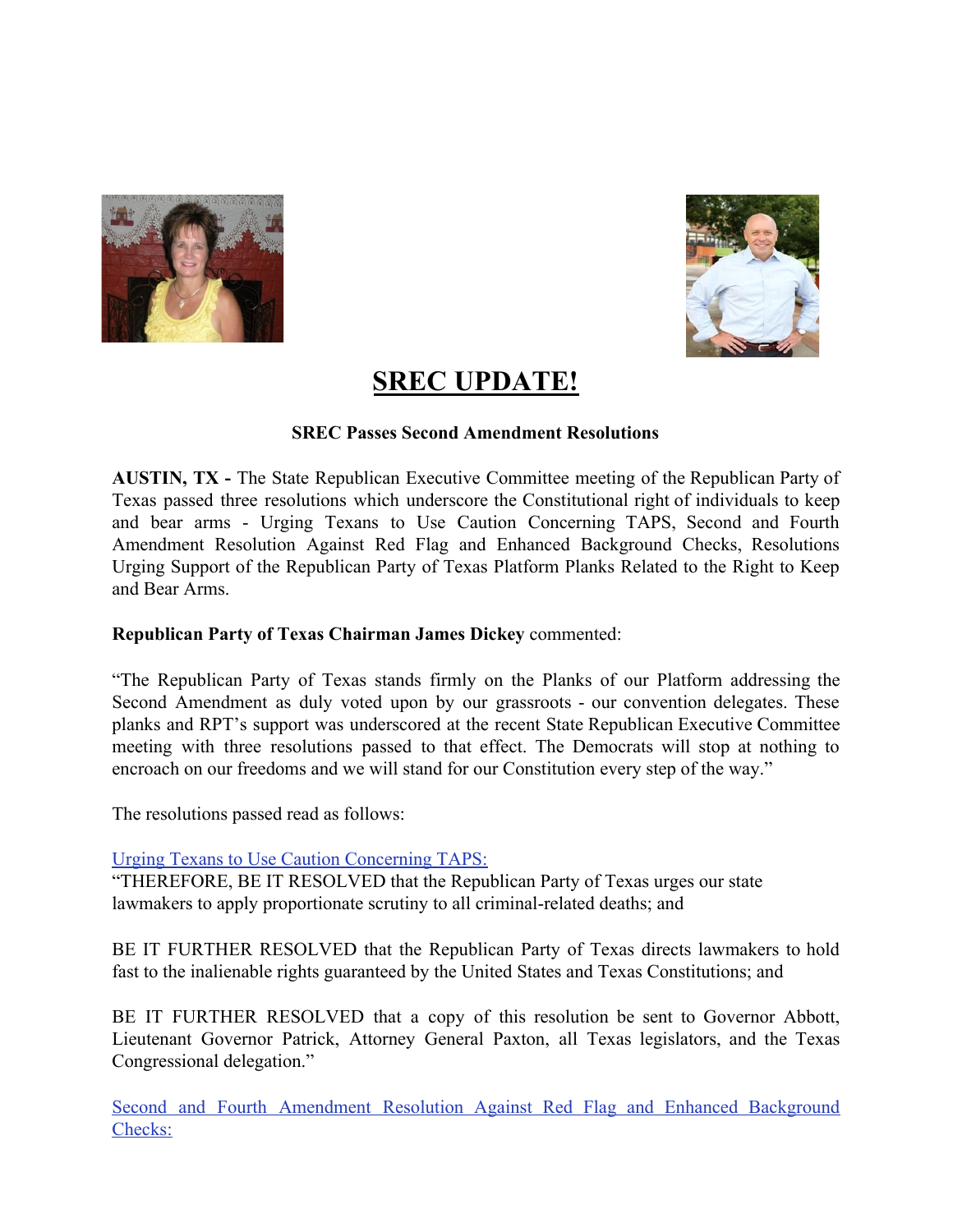"THEREFORE, BE IT RESOLVED that the Republican Party of Texas calls upon members of the Texas Congressional Delegation and members of the Texas Legislature to firmly reject Enhanced Background Checks and Extreme Risk Protective Orders as nothing but cleverly devised infringements of the God-given and Constitutionally protected right to keep and bear arms; and

BE IT FURTHER RESOLVED that the Republican Party of Texas strongly rejects any implementation of Red Flag laws or Enhanced Background Checks should there be a Special Session of the Texas Legislature; and

BE IT FINALLY RESOLVED that this resolution be distributed to all Republican members of the Texas House of Representatives and Senate, the Governor, Lieutenant Governor, all Republican members representing the State of Texas in the United States House of Representatives and Senate."

[Resolution Urging Support of the Republican Party of Texas Platform Planks Related to the](https://texasgop.createsend1.com/t/j-l-clihydk-jydrlitjti-j/) [Right to Keep and Bear Arms:](https://texasgop.createsend1.com/t/j-l-clihydk-jydrlitjti-j/)

"THEREFORE, BE IT RESOLVED that the Republican Party of Texas calls upon our elected leaders to protect and defend the inalienable right of Texans to keep and bear arms for the defense of themselves and of the State by supporting policies consistent with the aforementioned planks of the 2018 Republican Party of Texas Platform; and

BE IT FURTHER RESOLVED that the Republican Party of Texas calls upon our elected officials to protect community safety without infringing upon the ability of law-abiding Texans to freely exercise their Constitutional rights and defend themselves, their families, or their property; and

BE IT FINALLY RESOLVED that this resolution be distributed to all Republican members of the Texas House of Representatives and Senate, the Governor, Lieutenant Governor, all Republican members representing the State of Texas in the United States House of Representatives and Senate."

### **SREC Q3 2019 Meeting September 13-14, 2019 Austin, TX Report for SD2 from SD2 Reps Jason Ross & Jerry Fisher**

The SREC approved new persons to fill vacancies in the following positions: Secretary, SD3 Committeeman, and SD12 Committeewoman.

**Report from Steve Munisteri, RPT Political Director:** \$1M+ raised for joint victory project already and 10 staff hired, including Karl Rove (who is working for free). There are 19,900,980 eligible voters in Texas. Of this: 8.4M voted in 2018, 7.4M registered voters did not vote, leaving 4.1M unregistered voters. Estimate nearly 11M will vote in 2020. 1.5M Texans have been identified as being very conservative but not registered to vote. We are targeting that 1.5M to get them registered. We have already registered 800,000 new voters since November 2018! Many are new to state or have moved within the state. While that is great progress, know that the Dems are pledging to hire 1,000 field reps to register potential left voters.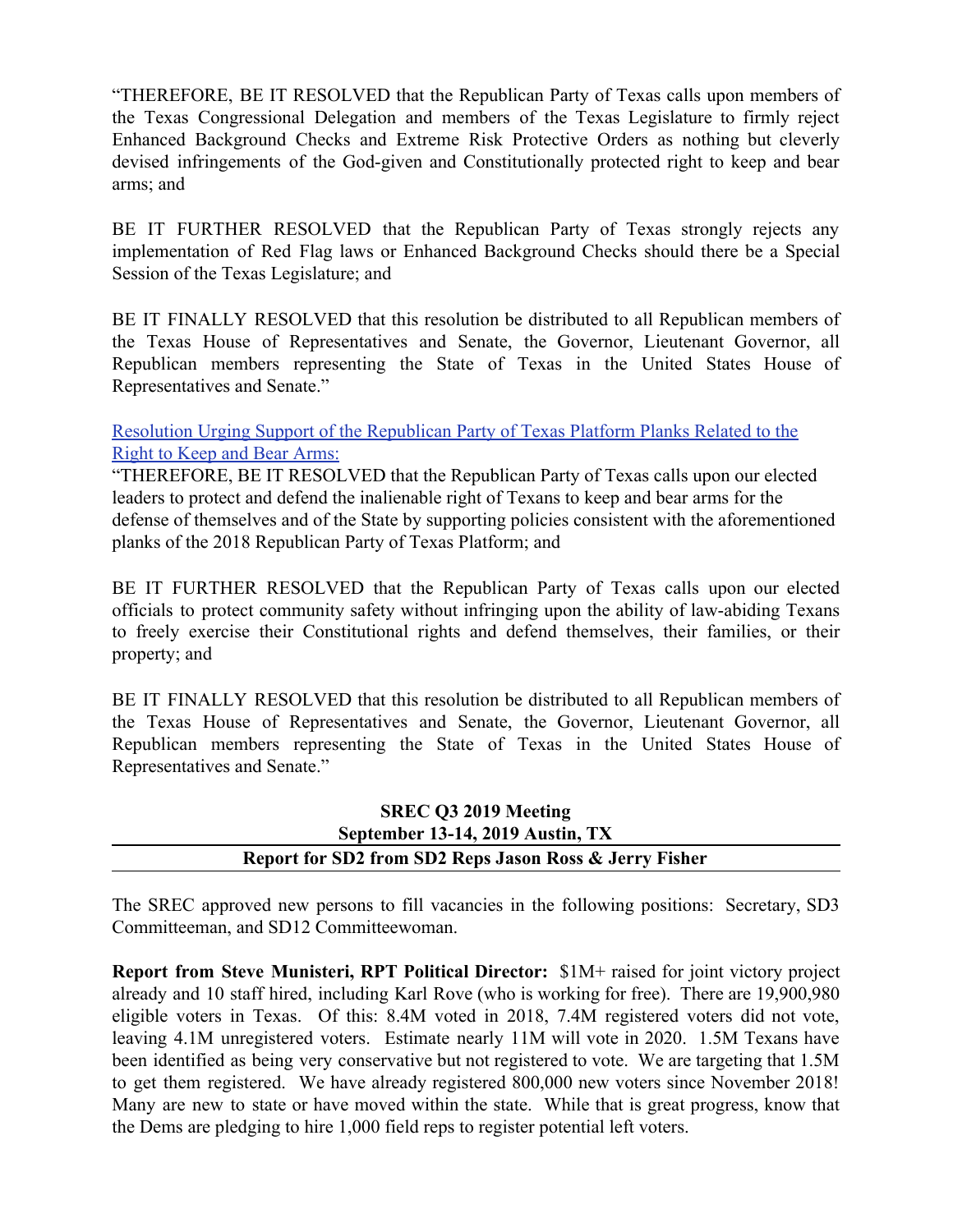**Report from National Committeewoman:** GOP National Convention is Aug 24-27, 2020. For information, or if anyone wants to be a volunteer at the National Convention, go to [www.Charlottein2020.com](http://www.charlottein2020.com/). RNC needs thousands of volunteers. Good opportunity if you want to be part but aren't a delegate.

**Report from RPT Vice Chairwoman:** [www.promiseskept.com](http://www.promiseskept.com/) is a link that contains a good summary of Trump's accomplishments so far while in office.

**Report from RPT Chairman:** Chairman Dickey gave an update on efforts towards 2020. We have \$1.25M in cash on hand at RPT, which is the *highest ever* in RPT history. Also, we have another \$1M in cash in other accounts, primarily 2020 related. A new tool is available on TexasGOP.org where local clubs can add their club events to the GOP calendar: <https://www.texasgop.org/event-submission/> This enables visitors to the RPT website to find local clubs and events.

**Report from RPT General Counsel:** No litigation at the present time. Important note: If any local parties or clubs have a firearm auction or raffle, please contact the RPT General Counsel team for specific guidance to make sure the local party or club is not inadvertently violating campaign finance or federal firearms laws. We wanted to note this item specifically, given that many of our local parties / clubs are planning their big annual fundraising events and sometimes there is a firearm auction item. Please be cognizant of this if you are potentially including a firearm item.

**Remembering Debbie Terry, SREC SD12:** A resolution honoring the life of Debbie Terry was read. Debbie was a beloved SREC member who passed away from breast cancer while serving on the SREC.

**2021 Redistricting:** Rep. Phil King gave an overview of the 2021 Redistricting process. The democrats are targeting the Texas House races in 2020 in order to gain control of Texas House to be able to then control the Redistricting in 2021. If they are successful, they will be able to redraw district maps and have control of both state and federal seats for decades. It is critical to keep the Texas House in Republican hands in 2021-2022. There are hearings taking place all around Texas and it is essential that local Republicans attend these hearings and testify. This is important for building a legal record to defend inevitable lawsuits over the new maps. NOTE: October 9-10 will be the DFW area hearings. Please encourage your CEC and clubs to attend!!! More detail here:

[https://www.house.texas.gov/schedules/committee-schedules/advanced-search/?startDate=today](https://www.house.texas.gov/schedules/committee-schedules/advanced-search/?startDate=today&endDate=week&chamber=h&committeeCode=C080) [&endDate=week&chamber=h&committeeCode=C080](https://www.house.texas.gov/schedules/committee-schedules/advanced-search/?startDate=today&endDate=week&chamber=h&committeeCode=C080)

**Resolutions Committee:** Both Jason and Jerry are on this Committee. 12 Resolutions were submitted to the Committee, and 3 were consolidated into 1 due to similarity (concerning Speaker Bonnen), making 10 Resolutions considered over the course of a 6 hour meeting. 9 passed (7 unanimously) out of Committee and 1 was postponed to December. On Saturday, the following actions were taken by the SREC:

- **Financial Support for Right to Life Candidates** – affirmed that only those candidates (in non-judicial races) who support and act consistent with right to life planks will be eligible for financial assistance from RPT.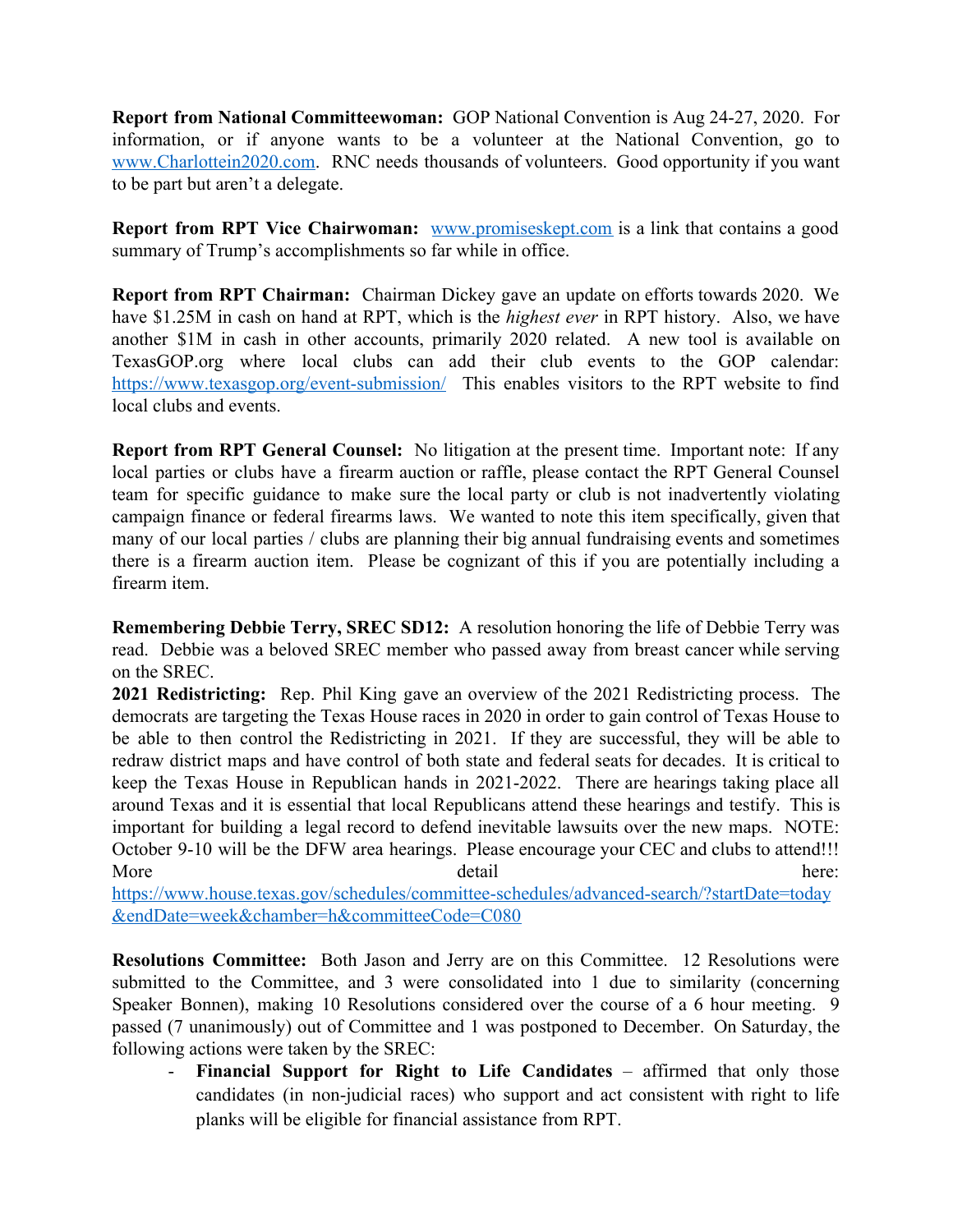- **Voter Roll Integrity** called upon Gov Abbott to utilize a Dept of Homeland Security database of non-citizens residing in Texas to identify and remove non-citizens from voter rolls in Texas.
- **Legislative Priorities** two resolutions urging the Texas Legislature to stick to the 5 legislative priorities identified by RPT and to hold a special session to advance legislation on the 5 priorities.
- **Gun Rights** two resolutions urging lawmakers to resist efforts to erode constitutional rights related to gun ownership.
- **Speaker Bonnen** a heavily amended and refined resolution regarding Speaker Bonnen passed out of committee on Friday. It called for ethical behavior by elected officials and specifically called upon the House GOP Caucus to meet and discuss selecting a new Speaker. On Saturday, the SREC debated this resolution extensively and ultimately passed a resolution that was significantly diluted and did not contain the call for selection of a new Speaker. The prevailing wisdom was that a statement was better than silence. While few were really pleased with the final language for differing reasons from too strong to too weak, the resolution passed by very wide margin with over 50 votes I believe.

The full text of the final resolutions is available at TexasGOP.org.

**Rules Committee:** As you know, there were proposed changes to Rules 8A and Rule 8k that received considerable attention ahead of the SREC meeting. The proposed change to Rule 8A added a provision that allows most counties in Texas the ability to opt-out of 8A (counties with population of less than 300,000). This amendment passed favorably out of the committee and was adopted by the full SREC on Saturday.

The proposed change to Rule 8k would have expanded Rule 8k to make it applicable to all County Executive Committee members (instead of just County Chairs). The proposed change failed in Committee, thankfully. Finally, there was a rules amendment that expands the number of potential legislative priorities from 5 to 8.

## **CALENDAR**

### *Republican Events:*

October 12, 2019 - Men's Club Meeting: 8:00 A.M., at Harry Myers Community Building, guest speaker is Senator Bob Hall, cost is \$9.00 if you eat breakfast.

October 14, 2019 – RCRW General Meeting: 6:30 P.M. at Harry Myers Community Building, speaker will be Kenda Culpepper, Rockwall County Criminal District Attorney.

October 15, 2019 – RCRW October Happy Hour: 6:00 P.M. until 8:00 P.M., at [Luigi's Italian](http://www.luigisitaliancafe.com/) [Cafe](http://www.luigisitaliancafe.com/)**,** [220 E Main St, Royse City, TX 75189,](https://www.bing.com/local?lid=YN825x14076513&id=YN825x14076513&q=Luigi%27s+Italian+Cafe&name=Luigi%27s+Italian+Cafe&cp=32.97577667236328%7e-96.3307876586914&ppois=32.97577667236328_-96.3307876586914_Luigi%27s+Italian+Cafe) lite appetizers provided, cash bar, all Republicans are welcome.